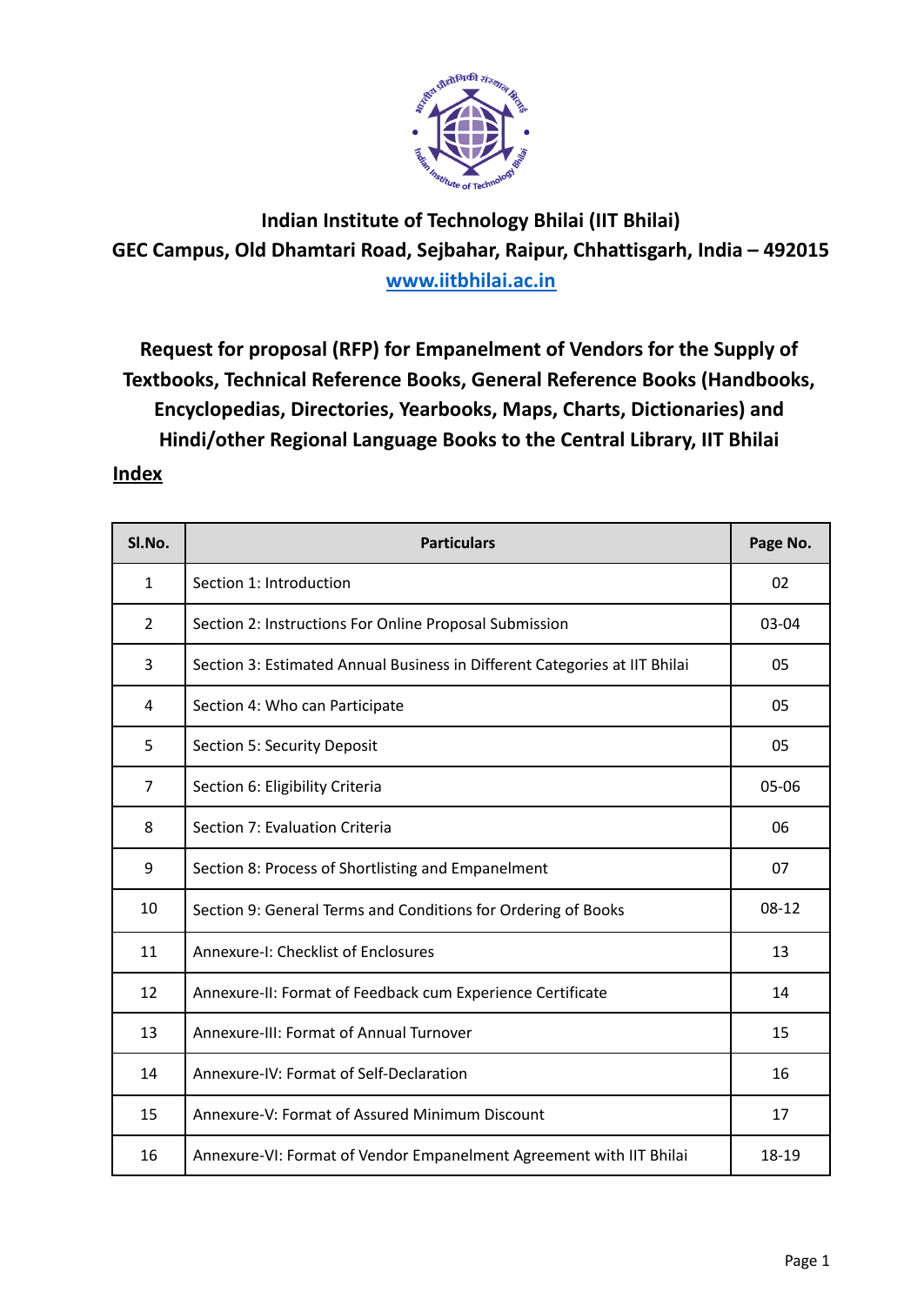# **Section 1: Introduction**

Indian Institute of Technology Bhilai, an institute of national importance under the Ministry of Education, Govt of India invites proposal for Empanelment of Vendors for the Supply of TextBooks, Technical Reference Books, General Reference Books (Handbook, Encyclopedia, Directory, Yearbook, Map, Chart, Dictionary) and Hindi/other Regional Language Books from the reputed registered book Suppliers/Vendors/distributors/library suppliers to the Central Library, IIT Bhilai. The annual estimated procurement of books would be approx INR 14 Lakhs (average).

Tender/RFP Documents may be downloaded from Central Public Procurement Portal (URL:http://eprocure.gov.in/eprocure/app). Proposers are advised to submit duly filled proposals as per the following schedule:

| Request for Proposal (RFP) No & Date             | Dated: 22/03/2022<br>IITBH/LIB/2021-22/EMP               |  |  |
|--------------------------------------------------|----------------------------------------------------------|--|--|
| Place of Supply etc.                             | Central Library, Indian Institute of Technology Bhilai   |  |  |
|                                                  | GEC Campus, Old Dhamtari Road,                           |  |  |
|                                                  | Sejbahar, Raipur-492015, Chhattisgarh                    |  |  |
|                                                  | (Any change in location shall be intimated accordingly)  |  |  |
| <b>Proposal Submission Start Date</b>            | 22/03/2022, 15:00 Hrs                                    |  |  |
| Last Date of Submission of Proposal              | 12/04/2022, 15:00 Hrs                                    |  |  |
| Date of Opening of Proposals                     | 13/04/2022, 15:00 Hrs                                    |  |  |
| <b>Empanelment Processing Fee &amp; Security</b> | Empanelment Processing - Rs. 500/- (non refundable)      |  |  |
| Deposit                                          | Security Deposit - Rs. 25,000.00 (refundable)            |  |  |
|                                                  | should be paid using SBI i-collect Link                  |  |  |
|                                                  | https://www.onlinesbi.com/sbicollect/icollecthome.htm?   |  |  |
|                                                  | corpID=646425                                            |  |  |
|                                                  | Step1. Click checkbox to proceed for payment.            |  |  |
|                                                  | Step2. Select Empanelment for Library Supplies           |  |  |
|                                                  | Step3. Fill all Details and Submit                       |  |  |
|                                                  | (This online payment receipt should be provided with the |  |  |
|                                                  | proposal)                                                |  |  |
| Place of Opening of Proposals                    | Online - E-procurement Portal                            |  |  |
| <b>Contact Information</b>                       | Indian Institute of Technology Bhilai,                   |  |  |
|                                                  | GEC Campus, Old Dhamtari Road,                           |  |  |
|                                                  | Sejbahar, Raipur 492015, Chhattisgarh                    |  |  |
|                                                  | For CPP portal related queries:                          |  |  |
|                                                  | Phone: 0771-2551300 Extension-6207                       |  |  |
|                                                  | Email: sp@iitbhilai.ac.in                                |  |  |
|                                                  | For technical queries:                                   |  |  |
|                                                  | Phone: 0771-2551300 Extension-6211                       |  |  |
|                                                  | Email: library@iitbhilai.ac.in                           |  |  |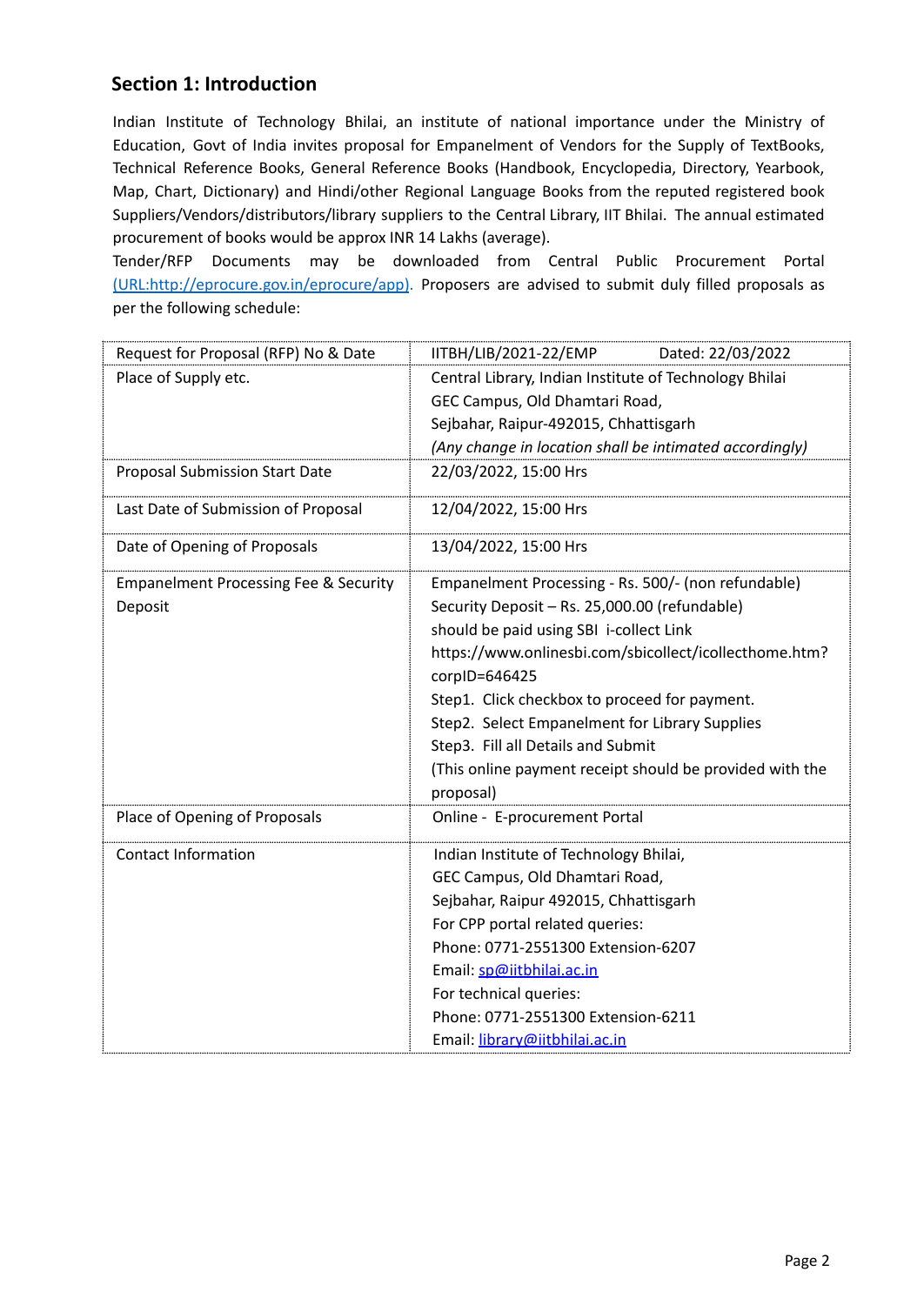# **Section 2: Instructions for Online Proposal Submission**

The proposers are required to submit their proposals electronically on the CPP Portal using valid Digital Signature Certificates. Certain instructions are given below to guide the proposer for registration on the CPP Portal, prepare their proposals in accordance with the requirements and submit their proposals online on the CPP Portal.

#### **Registration Process**

- a. If a proposer is not registered at the eProcurement portal, such proposer should enrol/register on the e-Procurement module of the portal <http://eprocure.gov.in/eprocure/app> by clicking on the link "Click here to Enrol". Enrolment on the CPP Portal is free of charge.
- b. The proposer to choose a unique username and assign a password for their accounts. Proposers are advised to register their valid email address and mobile numbers as part of the registration process. These would be used for any communication from the CPP Portal.
- c. The proposer to register upon enrolment of their valid Digital Signature Certificate (Class II or Class III Certificates with signing key usage) issued by any Certifying Authority recognized by CCA India with their profile.
- d. Only one valid DSC should be registered by a proposer. Please note that the proposers are responsible to ensure that they do not lend their DSCs to others which may lead to misuse. *Foreign proposers are advised to refer "DSC details for Foreign proposers" for Digital Signature requirements on the portal.*
- e. Proposer then logs in to the site through the secured log-in by entering their user ID / password and the password of the DSC / eToken.

#### **Tender Documents Search**

- a. Various built in options are available in the CPP Portal to facilitate proposers to search active tenders by several parameters. These parameters include Tender ID, organization, location, date, value etc.
- b. There is also an option of advanced search for tenders, wherein the proposer may combine a number of search parameters such as organization name, form of contract, location, date, other keywords etc. to search for a tender published on the CPP Portal.
- c. Once the proposers have selected the tenders they are interested in, they may download the required documents / tender schedules. These tenders can be moved to the respective 'My Tenders' folder. This would enable the CPP Portal to intimate the proposer through SMS / e-mail in case there is any corrigendum issued to the tender document.
- d. The proposer should make a note of the unique Tender ID assigned to each tender, in case they want to obtain any clarification / help from the Helpdesk.

#### **Proposal Preparation**

- a. Proposer should also take into account of the corrigendum published related to the tender before submitting their proposals.
- b. Please go through the tender advertisement and the tender document carefully to understand the documents required to be submitted as part of the proposal.
- c. Please note the number of covers in which the proposal documents have to be submitted, the number of documents - including the names and content of each of the documents that need to be submitted. Any deviations from these may lead to rejection of the proposal.
- d. Proposer, in advance, should get ready the proposal documents to be submitted as indicated in the tender document / schedule and generally, they can be in PDF / XLS / RAR / DWF formats. Proposal documents may be scanned with **100 dpi with black and white option**.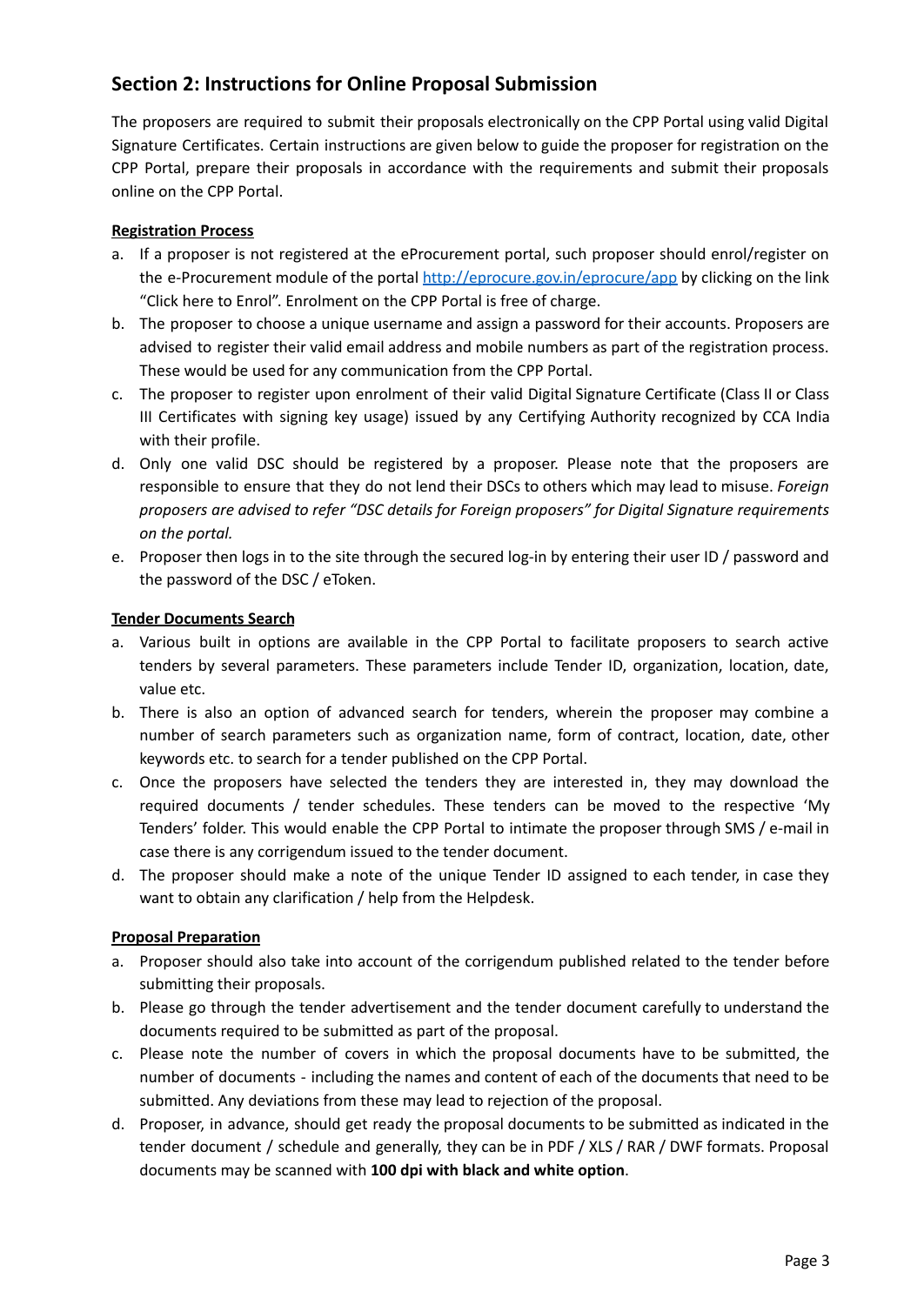e. To avoid the time and effort required in uploading the same set of standard documents which are required to be submitted as a part of every proposal, a provision of uploading such standard documents (e.g. PAN card copy, annual reports, auditor certificates etc.) has been provided to the proposer. Proposers can use the "My Space" area available to them to upload such documents. These documents may be directly submitted from the "My Space" area while submitting a proposal, and need not be uploaded again and again. This will lead to a reduction in the time required for the proposal submission process.

#### **Proposal Submission**

- a. Proposer to log into the site well in advance for proposal submission so that he/she uploads the proposal in time i.e. on or before the proposal submission time. Proposer will be responsible for any delay due to other issues.
- b. Proposer to digitally sign and upload the required proposal documents one by one as indicated in the RFP document.
- c. Proposer to select the payment option as Off-line" to pay the tender fee/ EMD wherever applicable and enter details of the instrument in SBI i-collect.
- d. A standard BoQ format has also been uploaded along with the tender document to be filled by all the proposers. Proposers to note that they should necessarily submit their financial proposals in the prescribed format and no other format is acceptable.
- e. The server time (which is displayed on the proposer's dashboard) will be considered as the standard time for referencing the deadlines for submission of the proposals by the proposer, opening of proposals etc. The proposer should follow this time during proposal submission.
- f. All the documents being submitted by the proposer would be encrypted using PKI encryption techniques to ensure the secrecy of the data, which cannot be viewed by unauthorized persons until the time of proposal opening.
- g. The uploaded proposal documents become readable only after the tender opening by the authorized proposal openers.
- h. Upon the successful and timely submission of proposals, the portal will give a successful proposal submission message & a proposal summary will be displayed with the proposal no. and the date & time of submission of the proposal with all other relevant details.
- i. Kindly add scanned PDF of all relevant documents in a single PDF file of the compliance sheet.

#### **Assistance to proposers**

- a. Any queries relating to the RFP document and the terms and conditions contained therein should be addressed to the RFP Inviting Authority or the relevant contact person indicated in the RFP document.
- b. Any queries relating to the process of online proposal submission or queries relating to CPP Portal in general may be directed to the 24x7 CPP Portal Helpdesk. The contact number for the helpdesk is **0120-4200462, 0120-4001002, 0120-4001005**.

#### **General Instructions to the proposers**

- a. The proposals will be received online through the portal [https://eprocure.gov.in/eprocure/app.](https://eprocure.gov.in/eprocure/app) In the Technical proposals, the proposers are required to upload all the documents in pdf format.
- b. Possession of Valid Class II/III Digital Signature Certificate (DSC) in the form of smart card/ e-Token in the company's name is a prerequisite for registration and participating in the proposal submission activities through [https://eprocure.gov.in/eprocure/app.](https://eprocure.gov.in/eprocure/app) Digital Signature Certificates can be obtained from the authorized certifying agencies, details of which are available in the web site <https://eprocure.gov.in/eprocure/app> under the link information about DSC.
- c. **Tenderers/Proposer are advised to follow the instructions provided in the `Instructions to the Tenderers/Proposer for the e-Submission of the proposals online through the Central Public Procurement Portal for e-Procurement at [https://eprocure.gov.in/eprocure/app'.](https://eprocure.gov.in/eprocure/app)**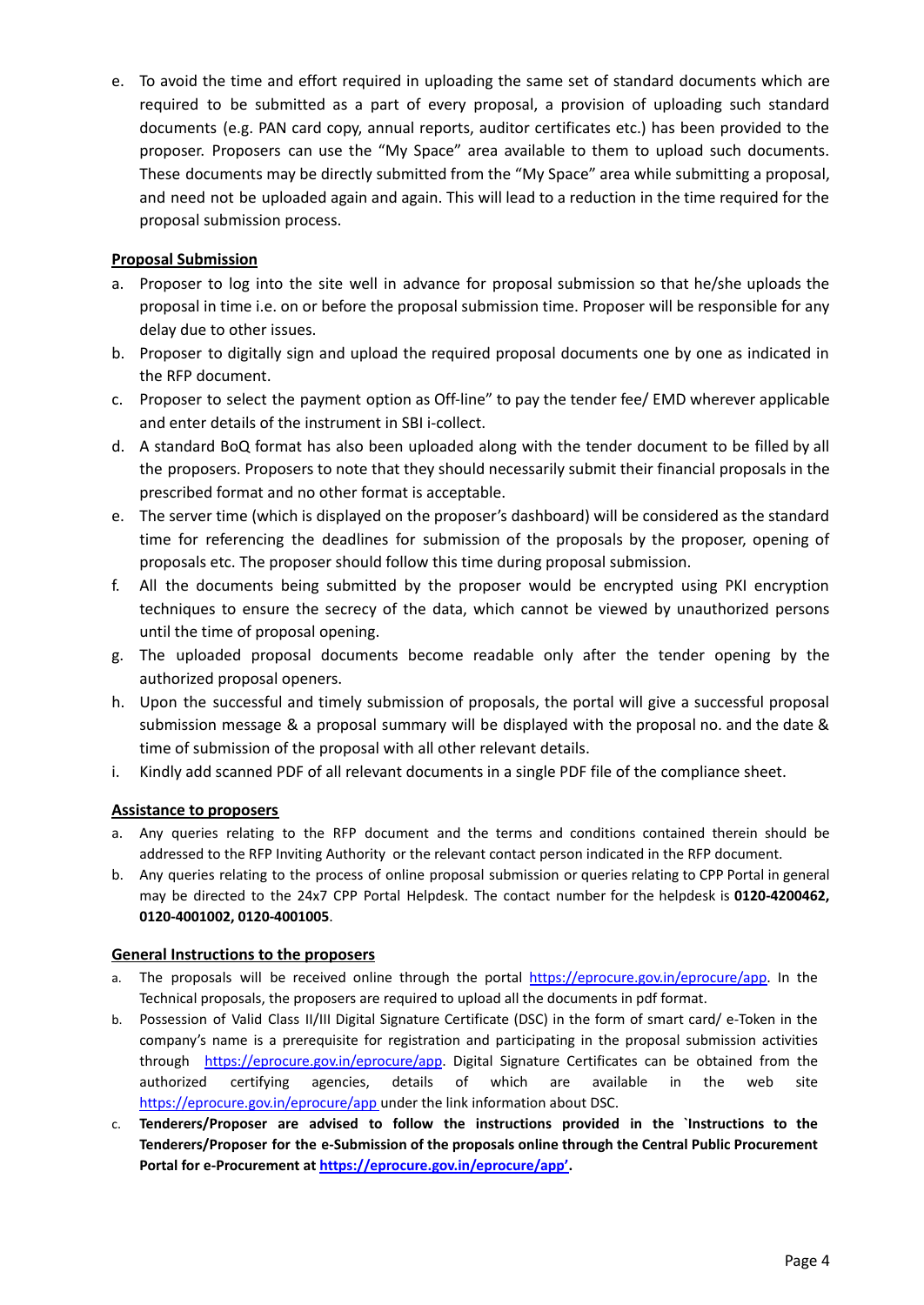# **Section 3: Estimated Annual Requirement in Different Categories of Books**

| Sl. No. | <b>Categories of Books</b>                                                                                                                      | Amount (INR) |
|---------|-------------------------------------------------------------------------------------------------------------------------------------------------|--------------|
| 1.      | Text Books                                                                                                                                      | 8-12 Lakh    |
| 2.      | <b>Technical Reference Books</b>                                                                                                                | 1-5 Lakh     |
| З.      | General Reference Books (Handbook,<br>Encyclopedia, Directory, Yearbook, Map,<br>Chart, Dictionary), and Hindi/other Regional<br>Language Books | 0.50 -1 Lakh |

\*\* The above is the tentative requirement during the financial year, which may increase/ decrease in future. IIT, Bhilai does not guarantee the quantum of requirement for the year.

# **Section 4: Who can participate**

The proposer,

- a. must be a registered firm (individual/ proprietary firm, partnership firm, limited company or corporation), registered with concerned authorities of state/central such as DIC, Registrar of Companies or similar authorities.
- b. must have a valid GST registration certificate.
- c. must have a valid PAN/TAN.

## **Section 5: Security Deposit**

- a. The proposal must be accompanied by the prescribed amount (refer section 1) as security deposit.
- b. The proposal without prescribed security deposit shall be summarily rejected irrespective of technical/ financial proposal documents.
- c. The security deposit shall be returned to the unsuccessful proposer(s) within 30 days after completion of the empanelment process without any interest.
- d. The security deposit for an empaneled vendor shall be returned without any interest after the period of empanelment.

# **Section 6: Eligibility Criteria**

- a. Proposer must be able to participate as per condition given in section-3 (Copies of registration certificate, GST certificate and PAN/TAN must be submitted).
- b. Proposer must be empanelled/ registered for supplying books with at least two central govt institutions (e.g. IITs, IISc, IISERs, IIMs, NID, NITs, IPR etc.) state govt. institutions, or other research labs like CSIR, DRDO, CDAC, CDOT, PRL etc. A reference from these institutions needs to be submitted as per **Annexure-II**. Only those vendors whose performance is "excellent" or "good" shall be eligible to participate in this empanelment process.
- c. The proposer must have supplied books worth INR 25,000/year to at least three institutions for the past three years in each year as listed in (b) whether empanelled or not. Copies of purchase orders (POs) must be attached as a proof.
- d. Proposer must have a minimum average annual turnover of Rs 25 Lakhs in the last three consecutive financial years namely 2020-21, 2019-20 and 2018-19 and it must not be a loss-making entity in the last 3 financial years namely 2020-21, 2019-20 and 2018-19. (A certificate from a qualified chartered accountant must be attached **as per annexure-III**).
- e. Proposer should not have been debarred/ blacklisted by any Government Organization. To this effect the proposer must attach a self declaration form **as per annexure - IV**.
- f. Proposer must be a member of Federation of Publishers' and Booksellers' Association of India (FPBAI) or any other State / National Association(s) of book suppliers. A copy of the registration/membership certificate must be attached.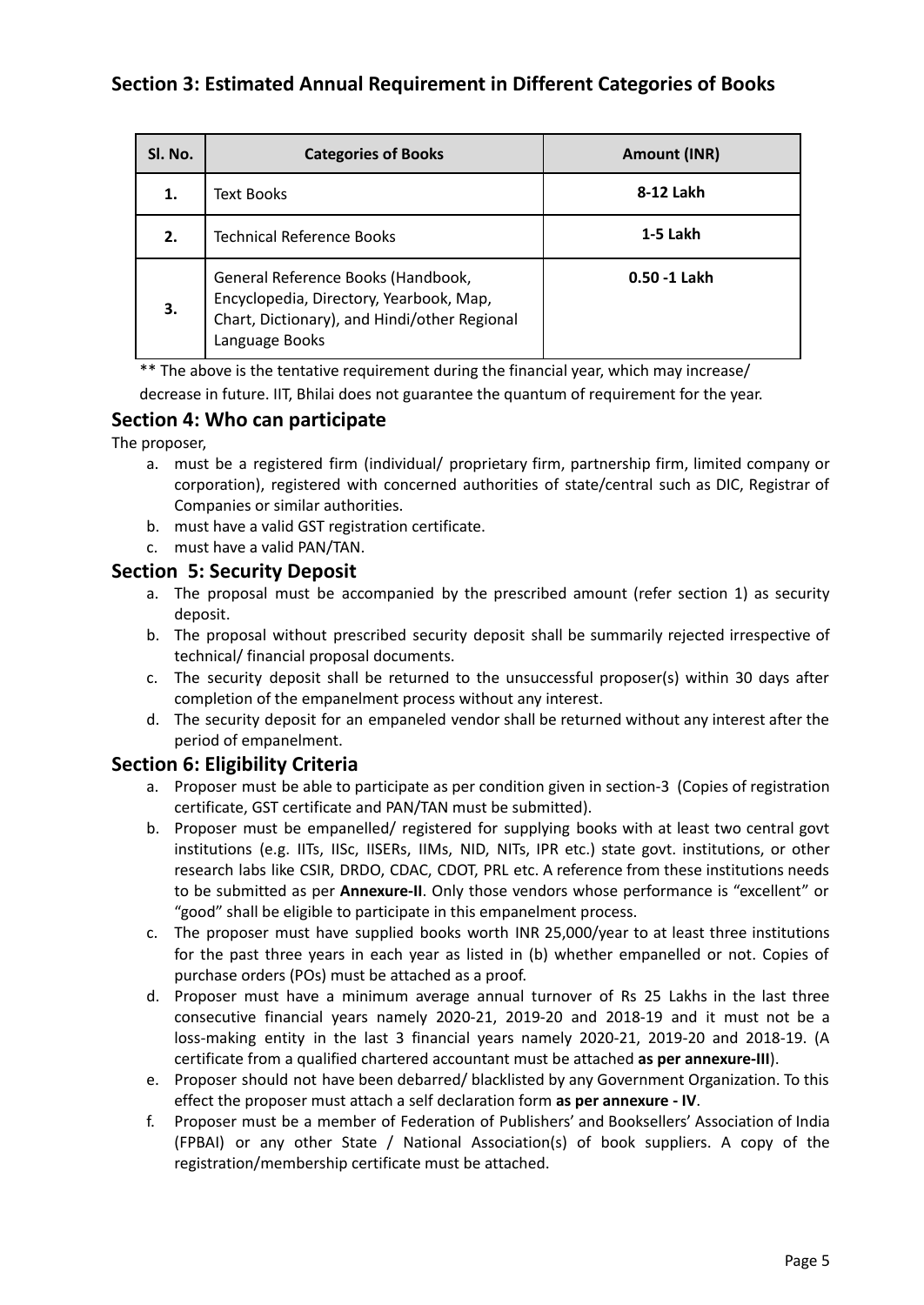*Note:*

- *● The proposal from a proposer not meeting the minimum eligibility criteria shall not be entertained and rejected summarily.*
- The institute is not bound to accept all the qualified proposers and reserves the right to accept *or reject any or all proposals without assigning any reasons thereof. The acceptance of the qualified proposer rests with the institute on its selection criteria.*
- *● Merely meeting the minimum eligibility criteria shall not entitled a proposer to be considered. The evaluation criteria and shortlisting procedure of the proposer shall be used for the next step.*

## **Section 7: Evaluation criteria**

The proposal received within the due date and time would be scrutinized by the institute for the eligible proposer(s) (as per section-5). Further the eligible proposals shall be evaluated on the following parameters based on the submission of documents.

| SI.<br><b>No</b> | <b>Particulars</b>                                                                                                                                                                                                                                                             | <b>Max</b><br><b>Marks</b> | <b>Criteria for Marks Distribution</b> |                   |                       |                   |                  |
|------------------|--------------------------------------------------------------------------------------------------------------------------------------------------------------------------------------------------------------------------------------------------------------------------------|----------------------------|----------------------------------------|-------------------|-----------------------|-------------------|------------------|
| 1.               | Average annual Turnover in<br>the last 3 Financial Years                                                                                                                                                                                                                       | 20                         | 25 to 50<br>lakh                       | >50 to 75<br>lakh | >75 lakh<br>to 1.5 Cr | above 1.5 Cr      |                  |
|                  | (A)                                                                                                                                                                                                                                                                            |                            | 5 mark                                 | 10 marks          | 15 marks              |                   | 20 marks         |
| 2.               | Age of Establishment as on<br>the closure date of proposal                                                                                                                                                                                                                     | 20                         | $>3$ to 5<br>years                     | >5 to 10<br>years |                       | >10 years or more |                  |
|                  | (B)                                                                                                                                                                                                                                                                            |                            | 5 marks                                | 10 marks          |                       | 20 marks          |                  |
| 3.               | Number of Copies of formal                                                                                                                                                                                                                                                     |                            | $1 - 2$                                | $3$ to $5$        | above 5               |                   |                  |
|                  | agreement with the reputed<br>Publisher/Distributor/Others<br>in the books business (in the<br>field of technical<br>books/<br>journals (Such as Wiley,<br>Taylor and Francis, Springer,<br>Elsevier<br>etc)<br>in<br>English<br>language for multinational<br>markets)<br>(C) | 10                         | 3 marks                                | 5 marks           |                       | 10 marks          |                  |
| 4.               | Metric for assured minimum<br>discount as per Annexure-V                                                                                                                                                                                                                       | 30                         | 5%                                     | >5 to 10%         | $>10\%$ to<br>20%     | >20%<br>to 30%    | $> 30$ to<br>40% |
|                  | (D)                                                                                                                                                                                                                                                                            |                            | 1 mark                                 | 5 marks           | 10 marks              | 20<br>marks       | 30<br>marks      |
|                  | <b>Total Maximum Marks</b>                                                                                                                                                                                                                                                     | 80                         |                                        |                   |                       |                   |                  |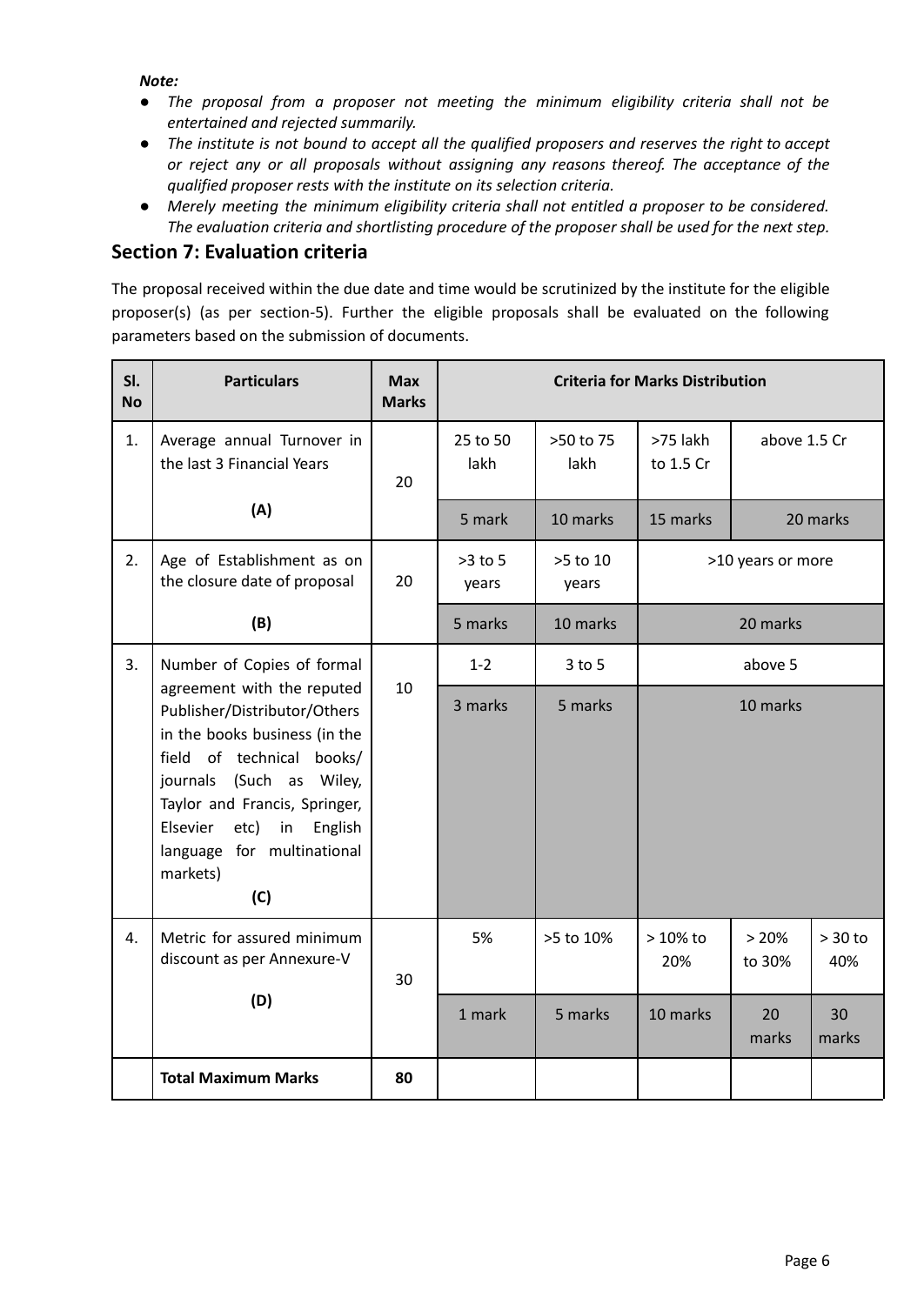# **Section 8: Process of Shortlisting and Empanelment**

## **8.1 Process of Shortlisting**

- 1. The institute shall examine/ evaluate the proposals to determine whether they,
	- a. Fulfil the minimum eligibility criteria and have submitted the requisite documents.
	- b. Requisite security deposit and processing fee have been furnished.
- 2. In order to facilitate the shortlisting process, proposer must ensure that
	- a. The proposal has been properly signed and stamped on each page.
	- b. Each page of the proposal has been numbered properly, as per the sequence of documents provided in the check-list of **Annexure-I**.
- 3. Prior to empanelment, the Institute shall first conduct a **shortlisting of eligible proposers**. Shortlisting process shall be carried-out in two subsequent phases.
- 4. In the first phase, the institute shall screen those proposer(s) (i) who are eligible as per the criteria mentioned in section 6, and (ii) if prosper has paid security deposit and empanelment processing fees. Not meeting (i) and (ii) shall lead to rejection of the proposal and won't be taken for the second phase of empanelment process.
- 5. In the second phase, the Institute shall provide marks in various parameters (A, B, C, and D) mentioned in section-7, only to the eligible proposers obtained after the first phase mentioned above (4). Total marks obtained by a proposer shall be calculated as A+B+C+D.
- 6. The institute shall also have the right to fix a certain 'total marks' to restrict the number of proposer(s) for empanelment. Proposers having beyond a certain threshold of 'total marks' shall be shortlisted for empanelment. Thus a proposal with higher 'total marks' will have a better chance to be empaneled. IIT Bhilai reserves the right to approve or reject any or all the proposer(s), whose decision will be final in all cases in respect of acceptance/ rejection.
- 7. After the second phase of shortlisting, IIT Bhilai library shall inform the successful proposers (individually) via official email of the vendor (as mentioned in the CPP portal) about the acceptance of their proposal. During this email communication, 'effective date of empanelment', 'proposal number', and 'proposal submission date' shall be mentioned which shall be used for **Annexure-VI**.

## **8.2 Process of Empanelment**

- 1. The **'empanelment process'** shall be carried out in two subsequent phases, upon notification to the successful proposers.
- 2. As a first phase of 'empanelment process', the notified successful proposer(s) shall execute an agreement with IIT Bhilai as per **Annexure-VI**. In the **Annexure-VI,** the Proposer shall write the 'effective date of empanelment' along with other details such as 'proposal number', and 'proposal submission date'**.** After execution of the **Annexure-VI**, the proposer must send the scanned copy (from their official email ID) to 'library@iitbhilai.ac.in' on or before the 'effective date of empanelment'. **If the executed copy is not submitted on or before the 'effective date of empanelment', the successful proposal shall not be considered for empanelment at IIT Bhilai and proposer shall lose the opportunity even if the proposer is eligible for empanelment.**
- 3. In the second phase of empanelment, IIT Bhilai will also execute the **Annexure-VI** (on the same agreement copy executed by the proposer). After execution from IIT Bhilai, the scanned copy of the **Annexure-VI** shall be returned to the proposer via email.
- 4. The 'successful proposer' who has executed the agreement with 'IIT Bhilai', shall be referred to as 'Empanelled Vendor' for the next section (section 9) of this RFP document. The names of the 'empaneled vendors' will be displayed on the website of the Institute on the next day of 'effective date of empanelment'.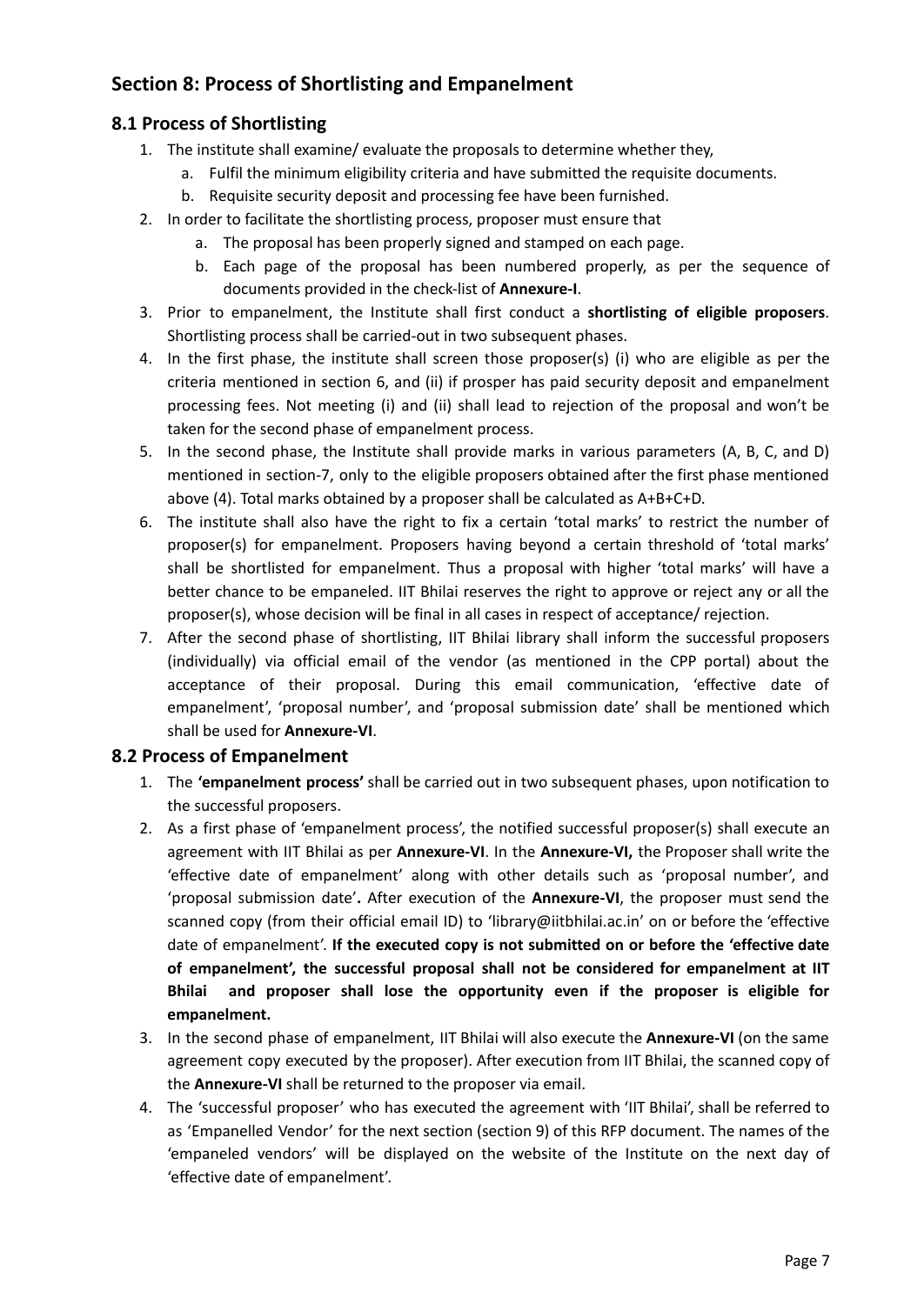- 5. IIT Bhilai shall start procurement of books from empaneled vendors only after the 'effective date of empanelment'.
- 6. Empaneled vendors must follow the 'terms and conditions for ordering of books' mentioned in section 9.

# **Section 9: General Terms and Conditions for Ordering of Books**

## **1. Enquiry on availability of books :**

- a. The library may place an email (from [library@iitbhilai.ac.in](mailto:library@iitbhilai.ac.in)) enquiry with all the empanelled vendors via email ID of the empaneled vendors (as mentioned in the CPP portal) for the required titles and number of copies of each thereof.
- b. On receipt of the email from IIT Bhilai Library, the empanelled vendors having the books available as per enquiry have to respond within the stipulated time (3-5 days from the day of enquiry) quoting titles available with number of copies, unit price and discount offered as per the template provided by IIT Bhilai alongwith the enquiry. Responses sent beyond the last date won't be considered.
- c. The preferred mode of communication will be by official email (as mentioned in the CPP portal) to save delay in postal communication.
- d. Unless otherwise mentioned, only **the latest** editions of the books, Indian edition whichever available, must be quoted.
- e. In the response to the enquiry, it is mandatory that vendors should mention the price and discount they are going to offer for each title.
- f. The price and offered discount should be valid for at least 30 days from the date of enquiry sent from IIT Bhilai to empaneled vendors.
- **2. Placement of purchase orders and its acknowledgement:**
- a. Order will be placed to the empaneled vendor who offers the **least price after providing maximum discount** on **MRP** on each 'title of the book'.
- b. IIT Bhilai library may not place purchase order for all of the enquired 'list of titles' or 'number of copies of each title'. While placing the purchase order, IIT Bhilai library holds the right to increase or decrease the 'number of copies' of a particular 'title' against the enquired list only.
- c. Sending the acknowledgement of the receipt of purchase order by email, which is taken as acceptance of the purchase order is mandatory.
- d. If two or more empaneled vendors offer the same '**least price after providing maximum discount** on **MRP**', the order shall be placed to the vendor who obtained higher 'total marks' as per section-7. If the 'total marks' are observed to be the same for two or more such empaneled vendors, Library reserves its rights of exercising its choice to place the order to any of the 'empaneled vendor' (among those, who have participated in offering).
- e. IIT Bhilai shall reserve its right on placing the purchase order on all or some or none of the items for which the enquiry is sent. Further depending upon the per item offer, IIT Bhilai may divide the purchase order on more than one empaneled vendor.
- f. Supply of books has to be made strictly against the purchase order(s).
- g. The supply should be made as per the order only which includes correct details about title, author, ISBN, publisher, price (quoted) etc. If changes are there in any of above particulars, the vendor should seek prior permission from the library before supplying the same.
- h. Any clarification/query regarding the purchase order should be sought from the Library within five (05) days of receipt of the purchase order through email.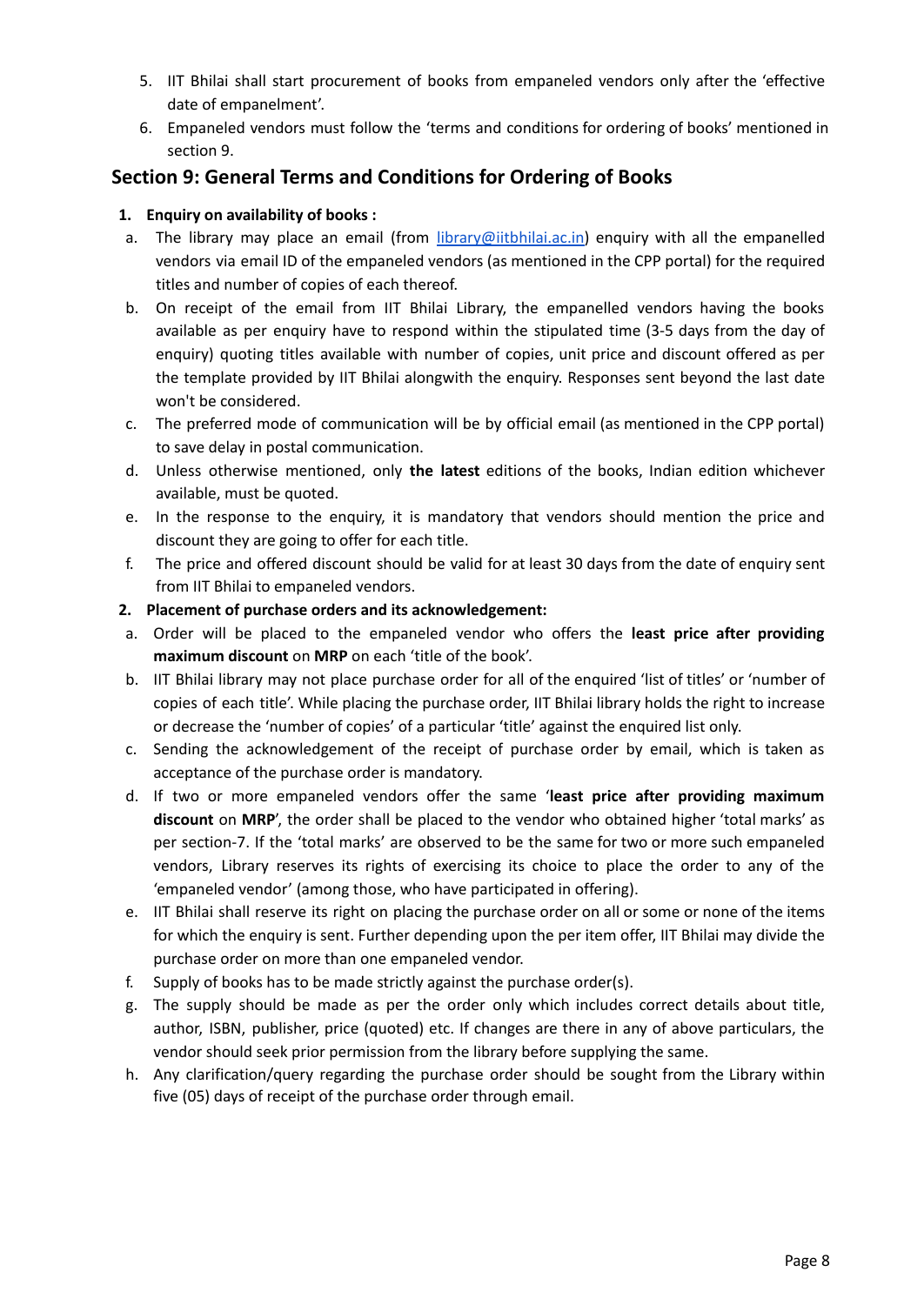#### **3. Time frame for Supply :**

- a. The books shall be supplied, as per the purchase order and the detailed list sent with each order, within the shortest turnaround time not more than **four weeks (i.e. 28 days)** for Indian books and **eight weeks (i.e. 56 days)** for foreign books.
- b. If a vendor is unable to supply book(s) from confirmed PO(s) within the stipulated period, without any valid reason, a penalty of 0.5% per week or part thereof subject to maximum upto 2% shall be imposed on the cost of the books, which are delayed in supply.
- c. If the requested title(s) is "Out of Print", "Out of Stock" or "Print on Demand" (POD), the vendor shall make a request for extension of time for supply (within the due date of supply as mentioned in 3a) and such request should be made with valid supporting documentary proof. If the provided reason for delay is justified with adequate proof e.g., communication from publisher/publisher's distributor or stockist, the Library may consider extension of time.

### **4. Cancellations of Purchase Orders:**

- a. If the empanelled vendor(s) fails to supply the entire order or part thereof, within the stipulated time without sending any written communication to the library regarding delay or their inability to supply the ordered title(s), then the purchase order stand cancelled and in such cases the Institute reserves the right to drop the vendor(s) from its empanelled list after providing an opportunity to represent their case. The decision of accepting supply of cancelled titles is at the sole discretion of the Library and the decision of the Competent Authority shall be final in this regard. Furthermore, IIT Bhilai shall have the right to obtain those book(s) from other empaneled vendors (who have participated during enquiry) at the cost of the defaulting vendor offering the next higher discount.
- b. In case the vendor(s) regrets (via email communication) supplying the titles mentioned in the Purchase Order due to any reason, the Purchase Order will be cancelled, and a fresh Purchase Order will be placed on another vendor offering the next higher discount at the cost of the defaulting vendor.

## **5. Delivery of Books :**

- a. Only new books in no-damaged condition must be delivered.
- b. The preferred mode of delivery of books on approval will be in person by hand delivery at the Central Library. However the other mode of delivery may be by registered parcel, courier services or any other mode of recorded delivery and in such types of delivery, loss, damage, pilferage in transit if any will be the sole responsibility of the supplier. Secure and safe delivery of books at Central Library, IIT Bhilai as per approval order is the responsibility of the empaneled vendor alone.
- c. Supplier shall deliver the books to the following address **at their own cost** and that should be **free of freight and handling charges**:

Central Library, Indian Institute of Technology Bhilai Room No. 310,3rd Floor, Academic Block, GEC Campus, Sejbahar, Raipur-492015 Chhattisgarh Email: [library@iitbhilai.ac.in](mailto:library@iitbhilai.ac.in) Phone: 0771-2551300 Extension: 6211

*(Any change in location shall be intimated accordingly)*

d. **Return of Defective Books:** If a supplied book doesn't conform to specifications or if the pages are torn or missing or the copy is old or is not in good condition or the images/graphical presentations/figures are not clearly visible, the Supplier will be asked to take back the book at his own expense and replace it within one month, otherwise the order will be cancelled. The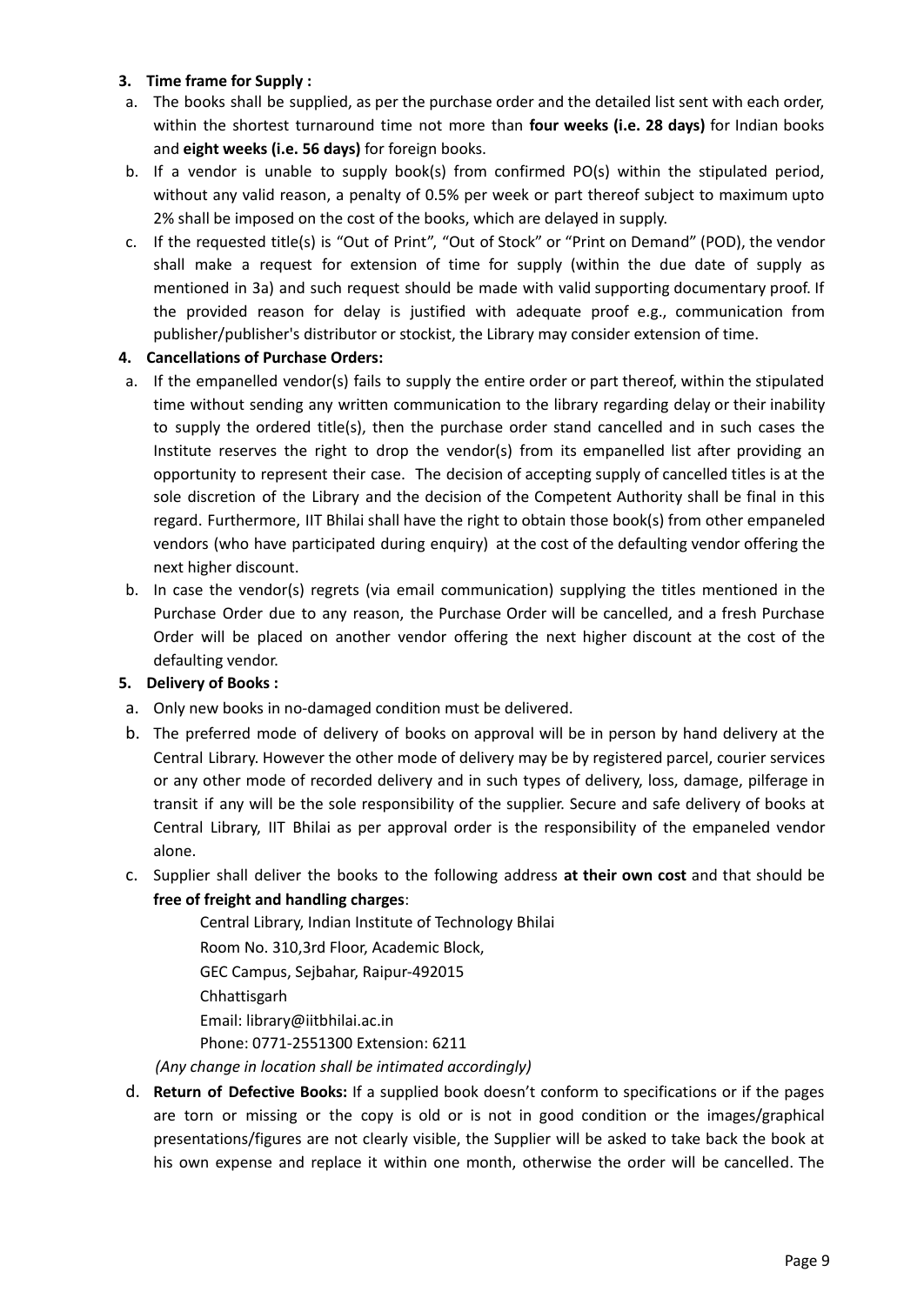Library will not be responsible for such books if not taken back and replaced within the stipulated time (30 days) period.

- e. **Edition:** Only the current/latest edition of the book is required to be supplied if not specifically mentioned in the purchase order. By default, paperback and preferably the Indian editions of books should be supplied. In case of non-availability of paperback and Indian editions, clarification/permission should be sought, preferably by email, from the Library, regarding supply of the available editions. If any subsequent edition to the one mentioned in the purchase order is published and is available in the market, the details of the same may be intimated to the library for approval before executing the supply. If only 'foreign edition' is available in the market, the details of the same may be intimated to the library for approval before executing the supply.
- f. **Pirated** books are strictly prohibited to be supplied. It shall lead to immediate disengagement from empanelment and forfeiture of Security Deposit. The corresponding vendor shall also lose its chances for further empanelment.
- g. **Publisher/Distributor:** Vendors will procure the ordered books through only the registered book publishers/ distributors and submit the required documents as a proof.

#### **6. Submission of Invoices:**

- a. Pre-receipted invoice(s)/bill(s) are to be submitted in triplicate (3 copies).
- b. A revenue stamp should be affixed on the original bill and should be signed by authorized signatory.
- c. The price charged in the invoice should be the MRP minus applicable discounts, if any as per the purchase order. The price cannot exceed the MRP in any case. In case the MRP is not known, the same shall be verified from the official website of the publisher.
- d. Copies of the original invoices received from the publishers/distributors/importers and publisher catalogues should be attached to the invoice as documentary proof (two copies) for price verification.
- e. Manually stamped price and sticker price on the book will not be accepted.
- f. The TT Selling Rate of Nationalized Banks / Reserve Bank of India (RBI) / Financial Benchmarks India Pvt. Ltd. (FBIL) as applicable on the date of the invoice only should be followed and should also be clearly indicated on the invoice. The proof of currency conversion rate with date must be attached with the respective invoice. Every price and currency conversion proof should have a seal and authorized signature of the vendor.
- g. Every Price proof and currency conversion proof should contain a seal and authorized signature of the vendor. Invoice should be raised in favour of and at the address given above in section 5(c).
- h. Invoices should be raised against one purchase order only. Titles from different purchase orders should not be combined and supplied under one invoice.
- i. The prices in the invoice should be indicated in original currencies.
- j. Each invoice should also have vendor's GSTIN and Income Tax Permanent Account Number (PAN) and Bank Transaction details for online transfer through NEFT/ wire-transfer etc.
- k. Any taxes (i.e. GST, IGST, TDS etc.) wherever applicable and /or levied by Govt. of India from time to time will be applicable.
- l. **Undertaking: Each invoice should certify the following:**
	- The prices charged in this invoice are the actual and current publisher's prices as billed to us and are **true, correct and also the lowest to IIT Bhilai compared to other customers or in the market**.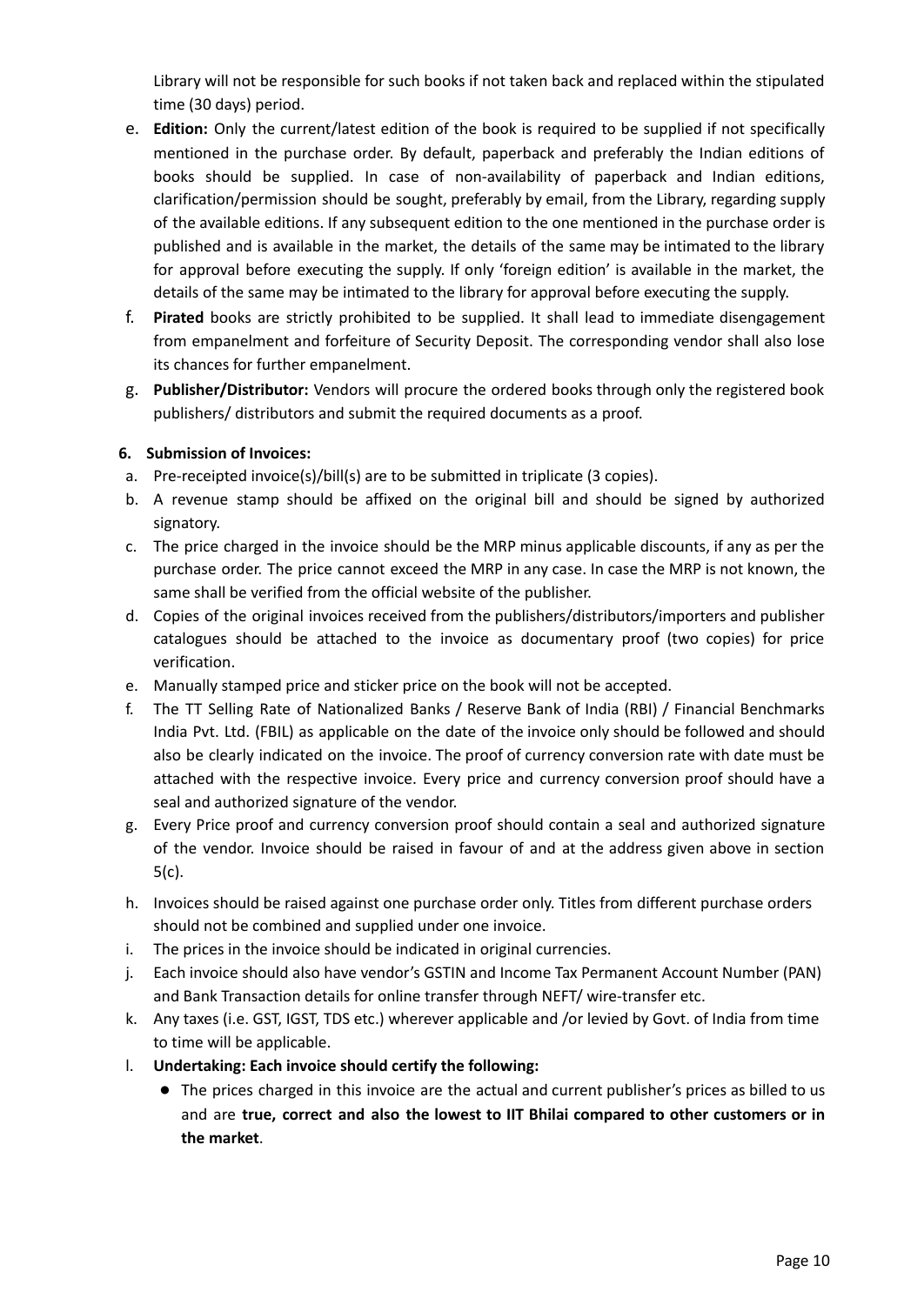- The prices charged are as per the publisher's invoice (publishers/importers/distributors) and latest catalogue. A copy of the publisher's invoice should be submitted as a price proof without any cuttings and should contain a seal and authorized signature of the empaneled vendor.
- We have supplied the latest editions, and they are not remaindered titles.
- A prevalent currency exchange rate as fixed by Nationalized Bank/ Reserve Bank of India / Financial Benchmarks India Pvt. Ltd. (FBIL) has been applied, currency conversion proof should contain seal and authorized signature of the vendor.
- The book(s) supplied against this order have been checked against defects in collation, binding and condition of accompanying material viz., CDs/DVDs, and for other physical conditions. If any defects are detected later, the defective book(s) would be replaced by us free of cost, at the destination of supply.
- **7. Payment Terms:** If the books are supplied in good condition as per the Purchase Order complying with the terms and conditions, the Central Library will process the bills and forward the same to accounts section for payment processing, within 30 days from the date of bills received at Central Library.
- **8. Validity:** The Empanelment will be valid for a total period of three (03) years, which may be extended further, depending upon satisfactory performance of the empanelled vendor(s). This shall be intimated via email. The empanelment shall be counted from the "effective date of empanelment"-as per **annexure-VI.** An empaneled vendor shall have a right to withdrawn from empanelment by giving 3 month notice.
- **9. Rights of the Library:** The Library reserves the right to cancel an order at any time without assigning any reason thereof, change or modify or amend or substitute any clause in the terms and conditions listed above, procure the book(s) from any other source if available, skipping the empaneled vendors, when all the empaneled vendors fail to supply the said books.
- **10. Indemnity:** Empanelled vendor(s) shall save, indemnify and hold harmless IIT Bhilai from any third-party government claims, losses, penalties, if any, arising in connection with this empanelment.
- **11. Disputes:** Any disputes and/ or difference of opinion arising shall be referred to the Director of the Institute or his nominee and whose decision shall be final and binding on both the parties/vendors.
- **12. Jurisdiction:** The disputes, legal matters, court matters, if any shall be subject to Raipur/ Bhilai jurisdiction only.
- **13. Termination:** Empanelment may be terminated within the period of currency at the sole discretion of the Institute by giving notice without assigning any reason thereof including:
	- a. In case of breach of any terms and conditions mentioned in section 9, or unsatisfactory / inefficient working on the part of the vendor.
	- b. If at any time, it is found that the information provided by the empanelled vendor in any form about services and related matters are incorrect and result in losses in any form to the Institute.
- **14.** The Institute reserves the right to
	- **a.** change or modify or amend or substitute any clause in the terms and conditions that are listed above if required, at any time. Any change shall be notified to the vendors over email.
	- **b.** approve or reject any or all the vendors, whose decision will be final in all cases in respect of acceptance/rejection/arbitration.
	- **c.** add and/or drop any empaneled vendor to/from its empanelled list, and/or to place purchase order(s) with any empaneled vendor at any time, with the approval of Competent Authority.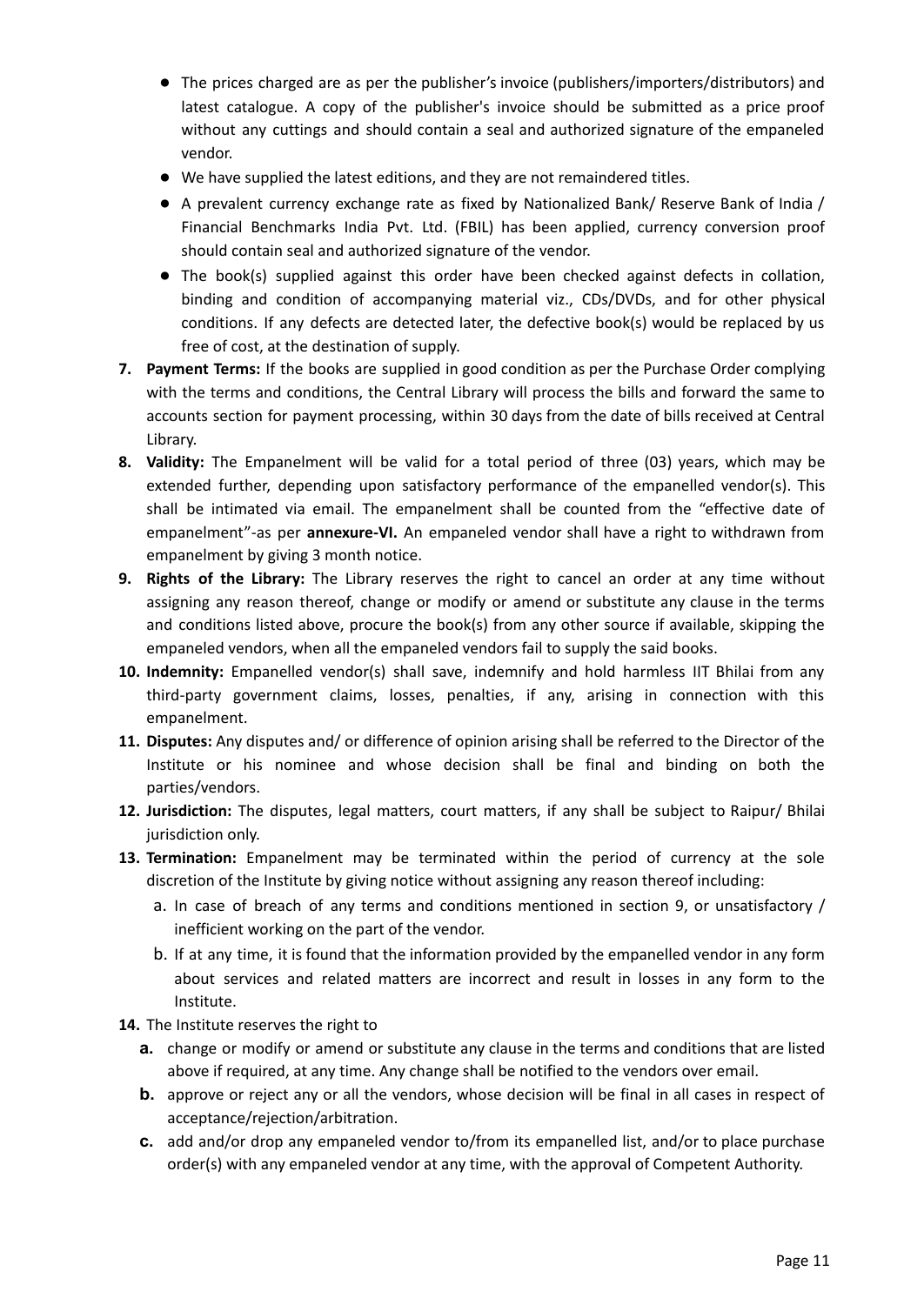- **d.** add any item such as CDs/DVDs/Audio Video Material/Electronic Media/e-Books to place purchase order(s) with any empaneled vendor(s) at any time, with the approval of Competent Authority.
- **15.** IIT Bhilai does not bind itself to place the purchase order to any of the empaneled vendors.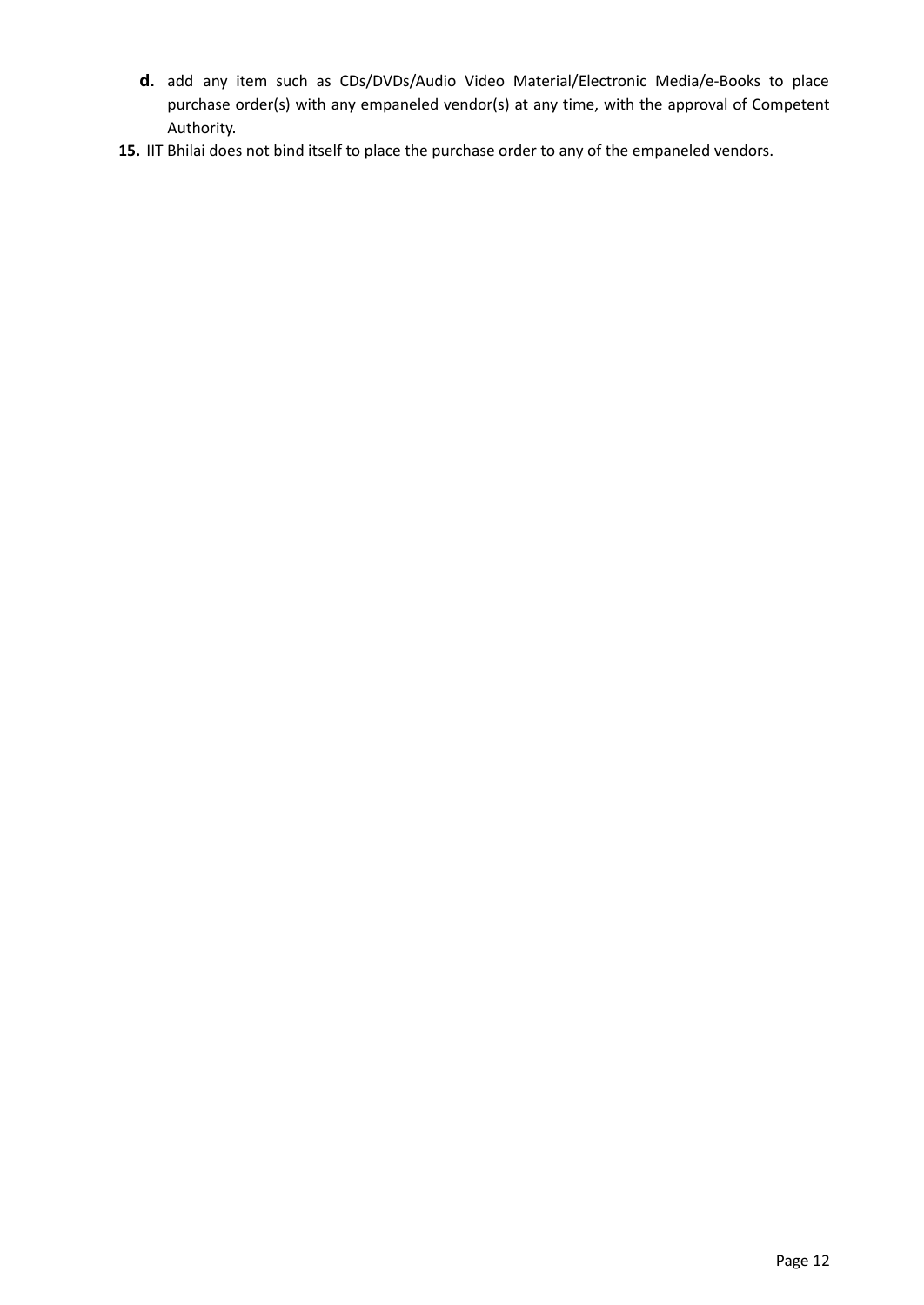# *Check list of enclosures*

The following checklist duly filled-in by the interested proposer(s) shall be required to be furnished along with the proposal.

| Sl. No.        | <b>Eligibility Criteria</b>                                                                                                                                                                                                 | <b>Submitted</b><br>(Yes/No) | Page<br>No. |
|----------------|-----------------------------------------------------------------------------------------------------------------------------------------------------------------------------------------------------------------------------|------------------------------|-------------|
| $\mathbf{1}$   | Registration certificate of the firm<br>(including the year of starting of the firm with Registration<br>number/date)                                                                                                       |                              |             |
| $\overline{2}$ | Copy of GST Registration Certificate                                                                                                                                                                                        |                              |             |
| 3              | Copy of PAN/TAN                                                                                                                                                                                                             |                              |             |
| 4              | Proof of depositing the prescribed amount of security deposit and<br>processing fee. (Transaction reference number)                                                                                                         |                              |             |
| 5              | At least 2 references (as per annexure - II) of central govt institutions<br>(e.g. IITs, IISc, IISERs, IIMs, NID, NITs, IPR etc.) state govt. institutions,<br>or other research labs like CSIR, DRDO, CDAC, CDOT, PRL etc. |                              |             |
| 6              | Copies of purchase orders worth INR 25,000/year to at least 3<br>institutions (as listed in (5)) for the past three years in each year<br>whether empanelled or not.                                                        |                              |             |
| $\overline{7}$ | Documents as per annexure - III in support of minimum average<br>annual turnover of Rs 25 Lakhs in the last three consecutive financial<br>years i.e. 2020-21, 2019-20 and 2018-19                                          |                              |             |
| 8              | Copies of formal agreement with the reputed<br>Publisher/Distributor/Others in the books business                                                                                                                           |                              |             |
| 9              | Copy of Self Declaration Form as per annexure - IV                                                                                                                                                                          |                              |             |
| 10             | Copy of registration/membership certificate with Federation of<br>Publishers' and Booksellers' Association of India (FPBAI) or any other<br>State / National Association(s) of book suppliers                               |                              |             |
| 11             | Copy of Assured Minimum Discount as per annexure - V                                                                                                                                                                        |                              |             |
| 12             | Signed copy of the complete RFP                                                                                                                                                                                             |                              |             |

Signature of authorized person of the Firm/Partners/Proprietors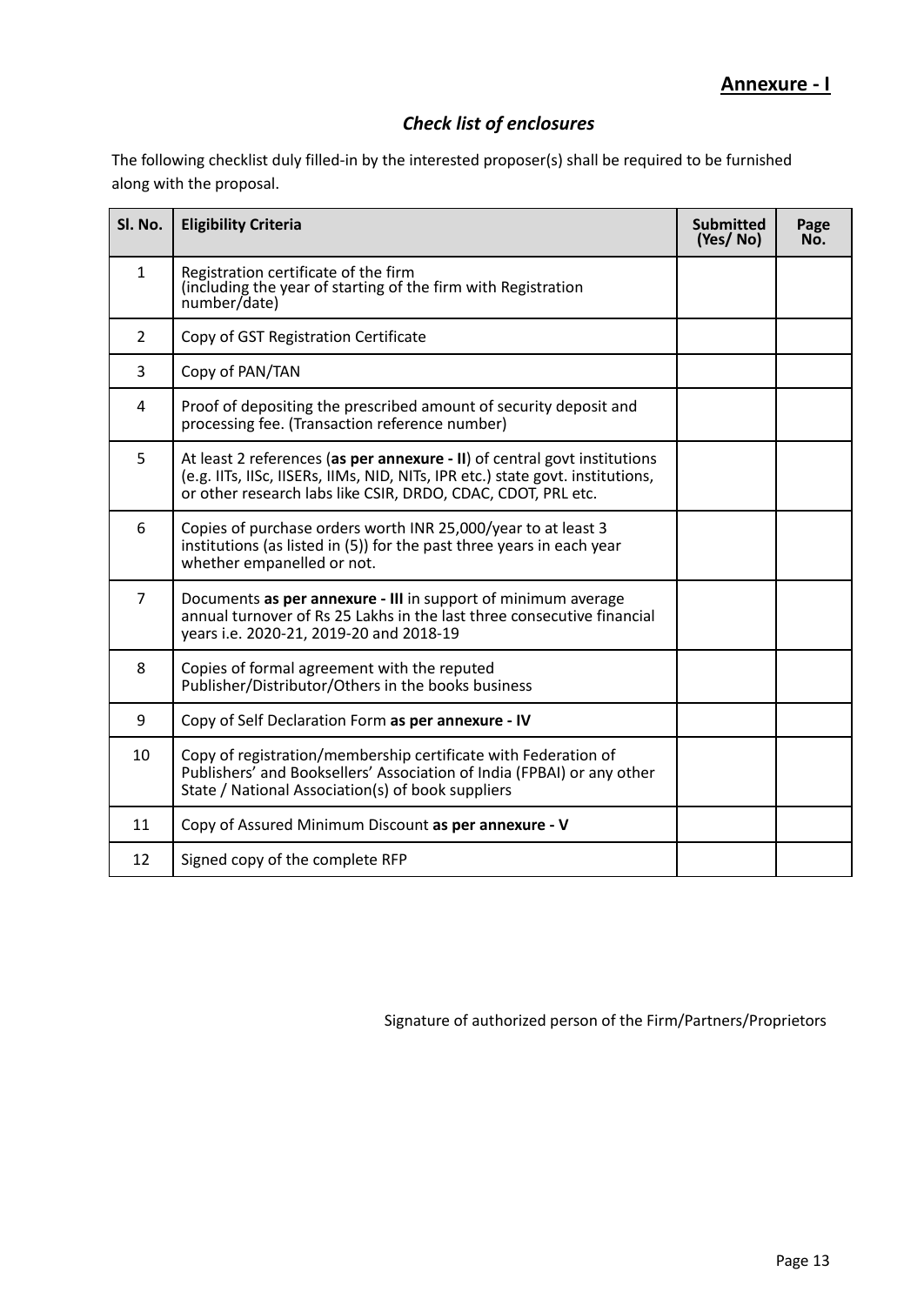# *Feedback cum Experience Certificate Format* **(***to be issued on the client's letterhead, with whom they are empanelled)*

## *To whom it may concern*

This is to certify that M/s <vendor\_name> has been empanelled/ registered with our organization since <dd/mm/yyyy>. During the period of empanelment, it has been actively participating in the enquiry for supply of books etc. The services/ supply of the agency is/ was found to be

(Please tick, where applicable)

|  | <b>Excellent</b> |  | Good |  | <b>Satisfactory</b> |  | Poor |  |
|--|------------------|--|------|--|---------------------|--|------|--|
|--|------------------|--|------|--|---------------------|--|------|--|

Place: Date:

(Authorized Signatory)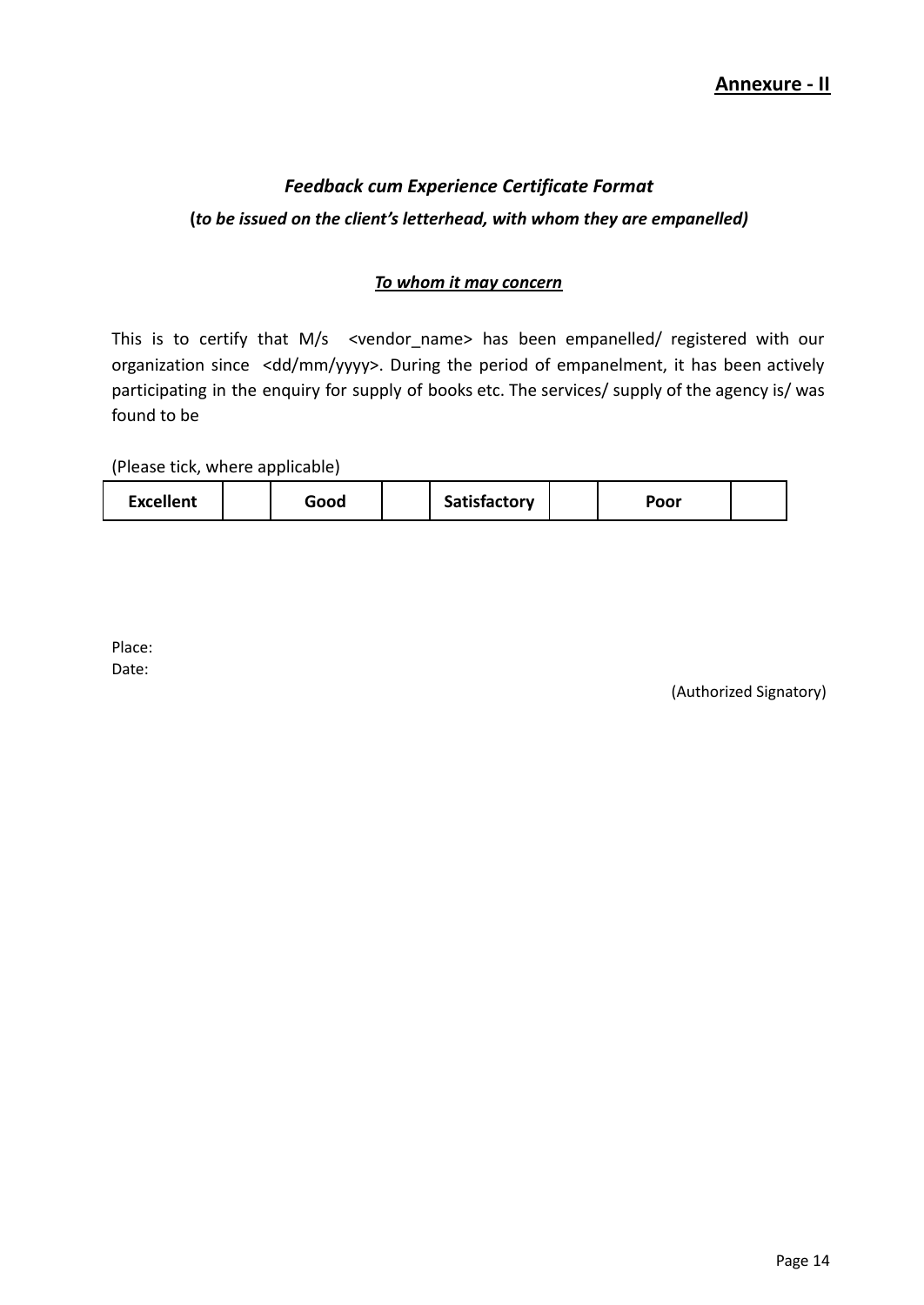# *(to be issued by a Chartered Accountant)*

#### *To whom it may concern*

This is to certify that I/ we have examined the books of account of M/s …………………………………………………………… established in the year ……………………. located at …………………… with regard to its/ their annual turnover. The annual turnover of the firm for the last three financial years is as under.

| <b>Financial Year</b> | <b>Annual Turnover</b> | <b>Profit/Loss</b> |
|-----------------------|------------------------|--------------------|
| 2018-19               |                        |                    |
| 2019-20               |                        |                    |
| 2020-21               |                        |                    |

This is further certified that the above turnover is in line with the turnover declared by the firm in its/ their Income Tax Returns filed under PAN No. This is also certified that the firm is not a loss-making entity in the last three financial years (2018-19, 2019-2020 and 2020-21) and has not defaulted in any payment of tax during these financial years.

Seal and signature of the Chartered Accountant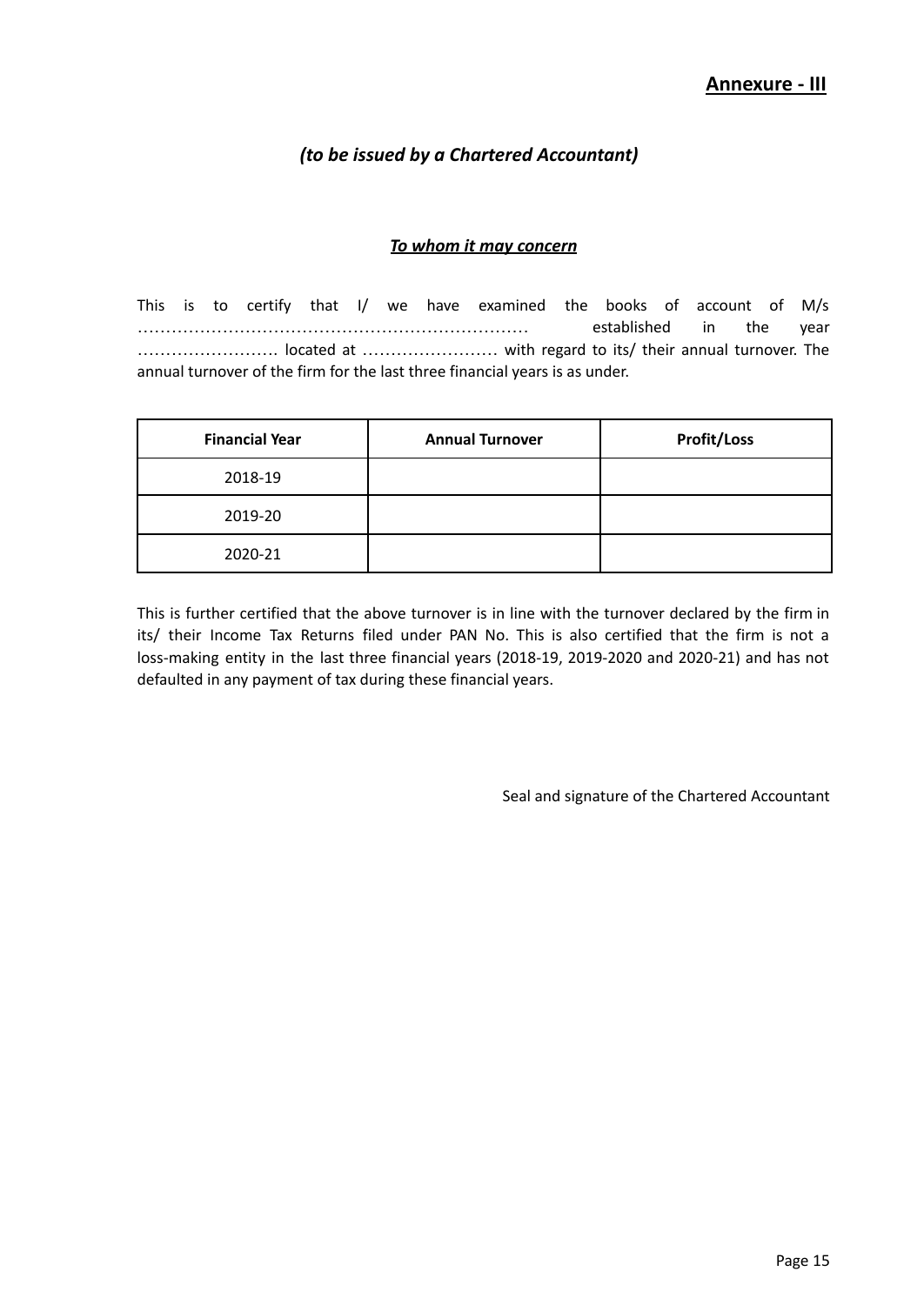# *(to be submitted on proposer's letterhead)*

#### *DECLARATION*

- 1.  $I/We$ (Names of proprietor(s)/partners) hereby declare that the information provided in this proposal is true to the best of our knowledge and belief. 2. I/We have read and understood all the "Terms and Conditions for Ordering of Books" of Central Library, IIT Bhilai, as mentioned in this document and consciously agree to abide by them. 3. I/We also hereby declare that all matters related to Indian Institute of Technology Bhilai shall be treated as confidential and no information shall be passed on to any unauthorized person without written permission of the Competent Authority of IIT, Bhilai.
- 4. Mr. \_\_\_\_\_\_\_\_\_\_\_\_\_\_\_\_\_\_\_\_\_\_\_\_\_\_\_\_\_\_\_\_\_\_\_\_\_\_\_\_\_\_\_\_\_\_\_\_\_\_\_\_\_\_\_\_\_\_\_\_\_\_\_\_\_\_ whose signatures are appearing below, is/are the authorized representative(s) of the firm.
- 5. I/We also undertake the responsibility to communicate all subsequent changes in the constitution or working of the firm, affecting the accuracy of the facts, stated above.
- 6. I/We also hereby declare that we are not debarred/blacklisted by the Central Government/ State Government/ or Public Sector Undertaking/any Regulatory Authorities in India or any other country in the world for any kind of fraudulent activities.

Place: Date:

Signature of authorized person of the Firm/Partners/Proprietors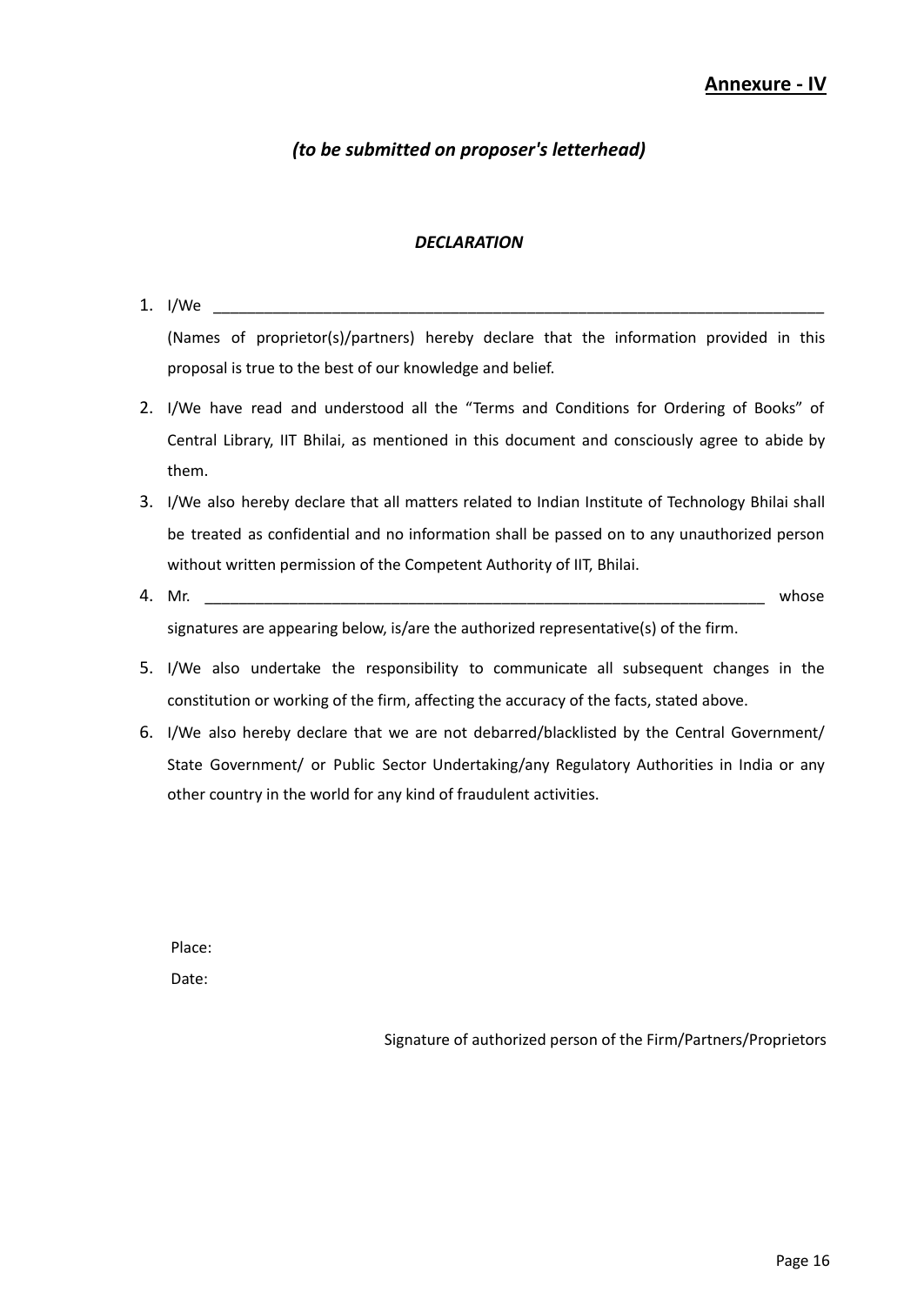### *Assured Minimum Discount*

Discount offered shall be a reference for future enquiries. On every call of quotations, the highest offer discount, additional discount, if any shall be considered for placing order.

| SI.No. | <b>Description of Books</b>                                                                                                                                                    | <b>Foreign Edition</b>             | <b>Indian Edition</b>            |
|--------|--------------------------------------------------------------------------------------------------------------------------------------------------------------------------------|------------------------------------|----------------------------------|
|        |                                                                                                                                                                                | minimum discount offered<br>in $%$ | minimum discount offered in<br>% |
| 1.     | <b>Text Books</b>                                                                                                                                                              | < <v.1>&gt;</v.1>                  | < <v.4>&gt;</v.4>                |
| 2.     | <b>Technical Reference Books</b>                                                                                                                                               | < <v.2>&gt;</v.2>                  | < <v.5>&gt;</v.5>                |
| 3.     | <b>General Reference Books</b><br>(Handbook, Encyclopaedia,<br>Directory, Yearbooks, Map,<br>chart, Dictionary and such as<br>Hindi/Sanskrit/Other Regional<br>Language Books) | < <v.3>&gt;</v.3>                  | < <v.6>&gt;</v.6>                |

**Formula for the purpose of evaluation (as per section-6) for the minimum assured discount offered by the proposer:**

● The metric for minimum discount offered (D) shall be computed as following, **D =** 0.2×<<V.1>>+0.2×<<V.2>>+0.1×<<V.3>>+0.2×<<V.4>>+0.2×<<V.5>>+0.1×<<V.6>> **D** shall be used to compute marks for evaluation criteria as given in section-7.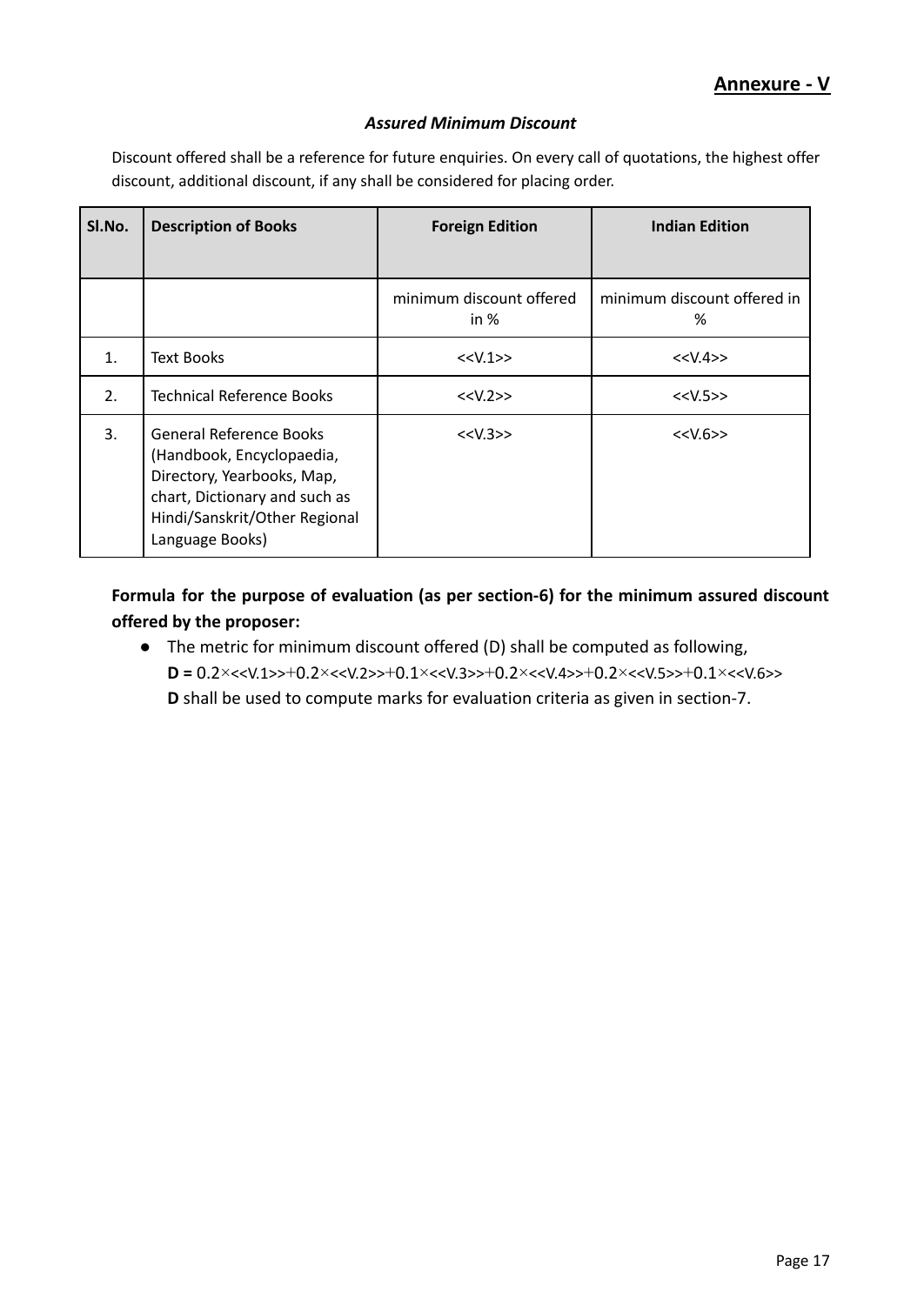*(Format of agreement to be executed with successful proposer for empanelment)*

## *Empanelment Agreement*

# *(This agreement must be submitted by the successful proposer on or before the 'effective date of the empanelment'; the 'effective date' shall be notified via email, only after the shortlisting of successful proposer(s) for empanelment with IIT Bhilai)*

This AGREEMENT is made and executed between,

Indian Institute of Technology Bhilai, an Institute of national importance, having its current office at the campus of Govt. Engineering College Campus, Sejbahar, Raipur 492 015, Chhattisgarh, – (hereinafter called "IIT Bhilai", which expression shall unless repugnant to the context or meaning thereof be deemed to include its executors, administrators and assigns),

AND

M/s. …………………………………………………………………………… (name of successful proposer) having its registered office at ……………………………………………………………………… (hereinafter called 'successful proposer', which expression shall unless repugnant to the context or meaning thereof be deemed to include its executors, administrators and assignees).

Whereas, IIT Bhilai vide its RFP# IITBH/LIB/EMP/2021-22/EMP dated: 22/03/2022 is desirous of empanelling a Vendor for supply of Text Books, Technical Reference Books, General Reference Books (Handbook, Encyclopaedia, Directory, Yearbook, Map, Chart, dictionary) and Hindi/other Regional Language Books to the Central Library of IIT Bhilai, and has accepted the 'proposal' of the proposer and empaneled as its vendor (without prejudice to its right to empanel more Vendor).

Whereas, in response to the request for proposal (RFP) mentioned above, the successful proposer has approached IIT Bhilai requesting to empanel it for supply of Textbooks, Technical Reference Books and General Reference Books.

Now, both the parties agree to abide as under:

- 1. In this agreement words and expressions shall have the same meanings as are respectively assigned to them in the RFP# IITBH/LIB/2021-22/EMP, dated: 22/03/2022.
- 2. The following documents shall be deemed to form and be read and construed as part of this agreement.
	- a. Request for proposal (RFP) along with 'eligibility criteria' and 'general terms and conditions for ordering books'.